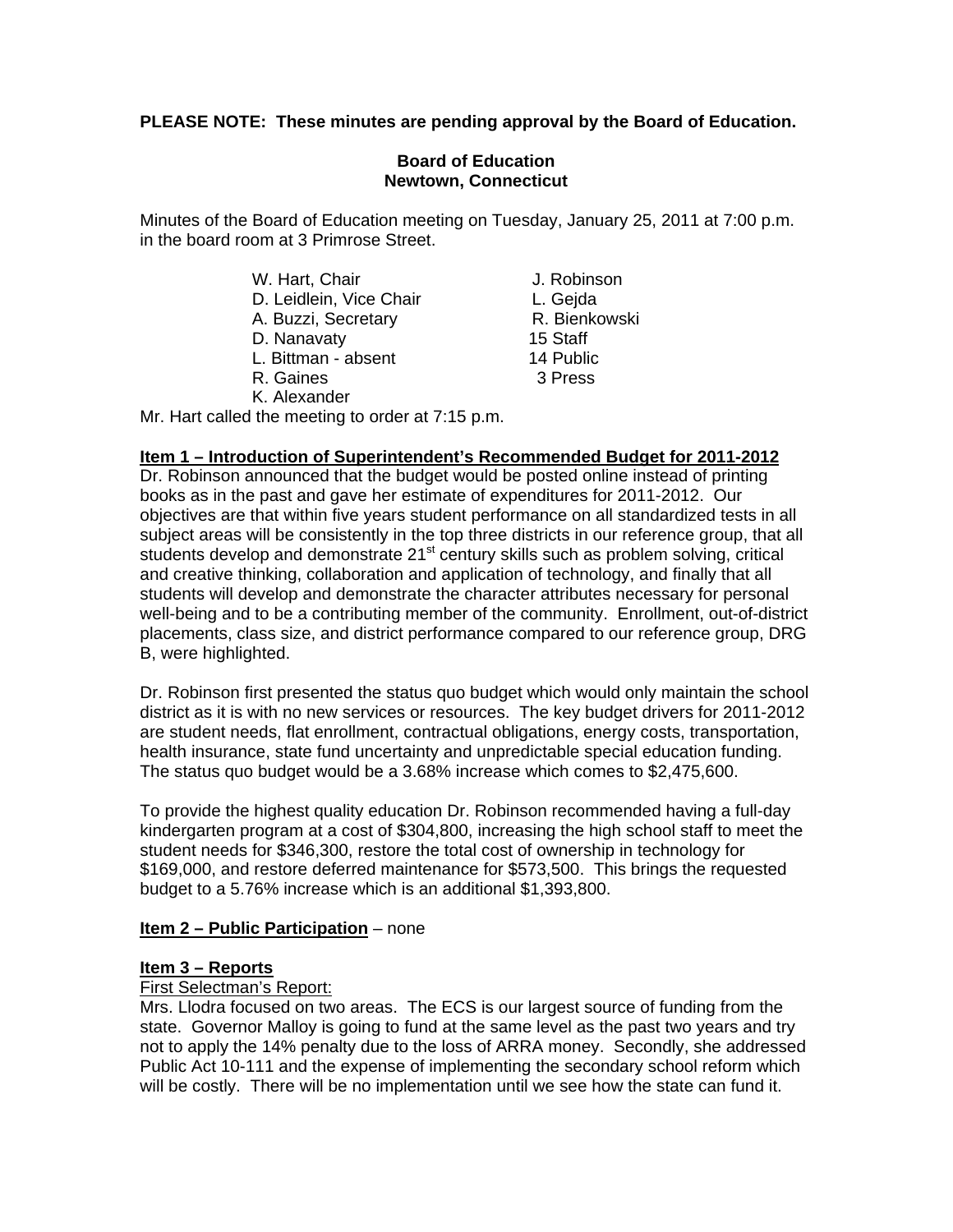#### Superintendent's Report:

Dr. Robinson spoke about the community conversations program held at the Reed School last Saturday. The meeting was on character traits and attended by students, clergy, the First Selectman and other community members. Mrs. Llodra said it was very enlightening and the approach to talking about difficult issues is a great strategy.

Dr. Robinson explained how snow days were determined. We have had five days so far. Legally we cannot go past the end of June. If we end up with a total of 13 snow days the next day would be taken off the April break.

Mrs. Leidlein asked if there was any thought to adjusting the half days to add instructional time.

Dr. Robinson said stopping the early release days would not make a difference in the days we have to add at the end of the year. She can discuss this with the senior leadership team but we feel we are doing powerful work on these days.

Approve the June 30, 2010 Year-end Financial Report:

Mr. Hart asked to postpone this item until he meets with Mr. Bienkowski.

Approve Financial Report:

MOTION: Mr. Buzzi moved to approve the financial report for the month ending December 31, 2010. Mr. Nanavaty seconded. Mr. Bienkowski made a few comments on the financial report.

Mr. Gaines asked if we had any information on the excess cost grant. Dr. Robinson said with the new governor it would probably be late again as last year. Mr. Bienkowski stated we have it in the budget as 75% over the threshold. Vote: 6 ayes

### **Item 4 – Old Business**

Minutes of January 6, 2010: MOTION: Mr. Nanavaty moved to approve the minutes of January 6, 2011. Mr. Alexander seconded. Vote: 6 ayes

### 2011-2012 Calendar:

MOTION: Mr. Nanavaty moved to approve the 2011-2012 school calendar only, excluding early release days. Mr. Buzzi seconded.

Mr. Hart said there were three issues on this item which are the calendar itself, the early release days and the parent teacher conference days. Dr. Gejda is working on an extensive report and it is also worth spending time looking at our whole professional development program. The public act signed by the Governor states we are required to have two flexible conferences per year for each student.

Dr. Robinson felt it was important for the community to have input in the calendar. It was a very collaborative and cooperative committee. Chris Geissler, Maggie Conway and Lisa Wallace are committee members who spoke about the calendar.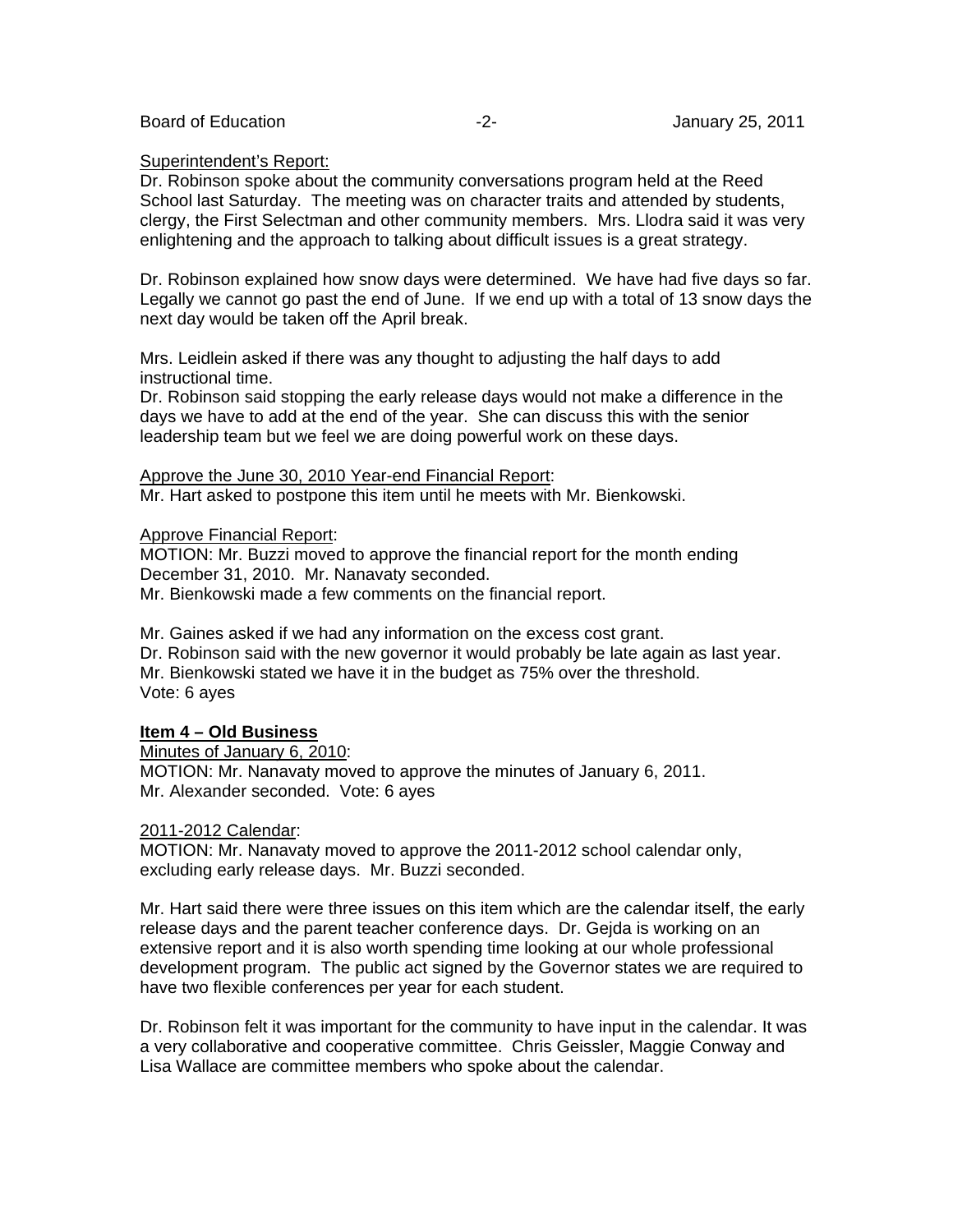Board of Education **Contract Contract Contract Contract Contract Contract Contract Contract Contract Contract Contract Contract Contract Contract Contract Contract Contract Contract Contract Contract Contract Contract Cont** 

Mr. Geissler said the committee began reviewing calendars from surrounding districts. Everyone wanted an early end to the school year and professional development in the calendar. The first day back for teachers is the convocation and the second day they are in the schools busy with children touring the buildings and various meetings which do not include the whole staff. The committee also wanted feedback from the community.

Mrs. Conway said there was a lot of give and take but it was not rushed. Some teachers brought feedback from the staff.

Mrs. Leidlein asked what student data was used to decide to add back the February break.

Mrs. Wallace said there was no data for that decision. There were many opinions and the survey was referred to. There were no hard fast numbers.

Mrs. Conway said we didn't want to have Friday and Monday off so we started with Monday and Tuesday. We added three days to February because a day was added in August. It wasn't good to go back to school for Thursday and Friday. Also, many families go away so students are out days from both weeks.

Dr. Robinson said there is no data on how many parents take their children out of school.

Mr. Nanavaty said the survey was inconclusive. There was no data the last time. The survey was two years ago. You can't dismiss the work this committee did. Teachers are coming back to school earlier and we have the same dismissal date as this year.

Mrs. Leidlein wants the decision backed by data in regards to student learning. She feels it's important to have an extra week of instruction prior to CMTs. She wants data to support whether the body of students will be affected by parent decisions to take students out of school. She has a problem without knowing more about the early release days and needs to look at the calendar as a whole with early release days decided.

Mr. Gaines asked what other district did for the February break. Mrs. Leidlein said the six she saw had three with the full week and three with a long weekend.

Mr. Geissler said Bethel had Monday and Tuesday, New Fairfield has Wednesday through Friday plus President's Day with Wednesday and Thursday as professional development days. Danbury has Friday and Monday and Region 9 has the full week including President's Day.

Mr. Buzzi said the previous Board chose not to remove the February break. He feels that a full week is important for families. The early release days need to be discussed further. He can vote on this basic structure of this calendar.

Mr. Alexander asked if most of the teachers preferred the February break.